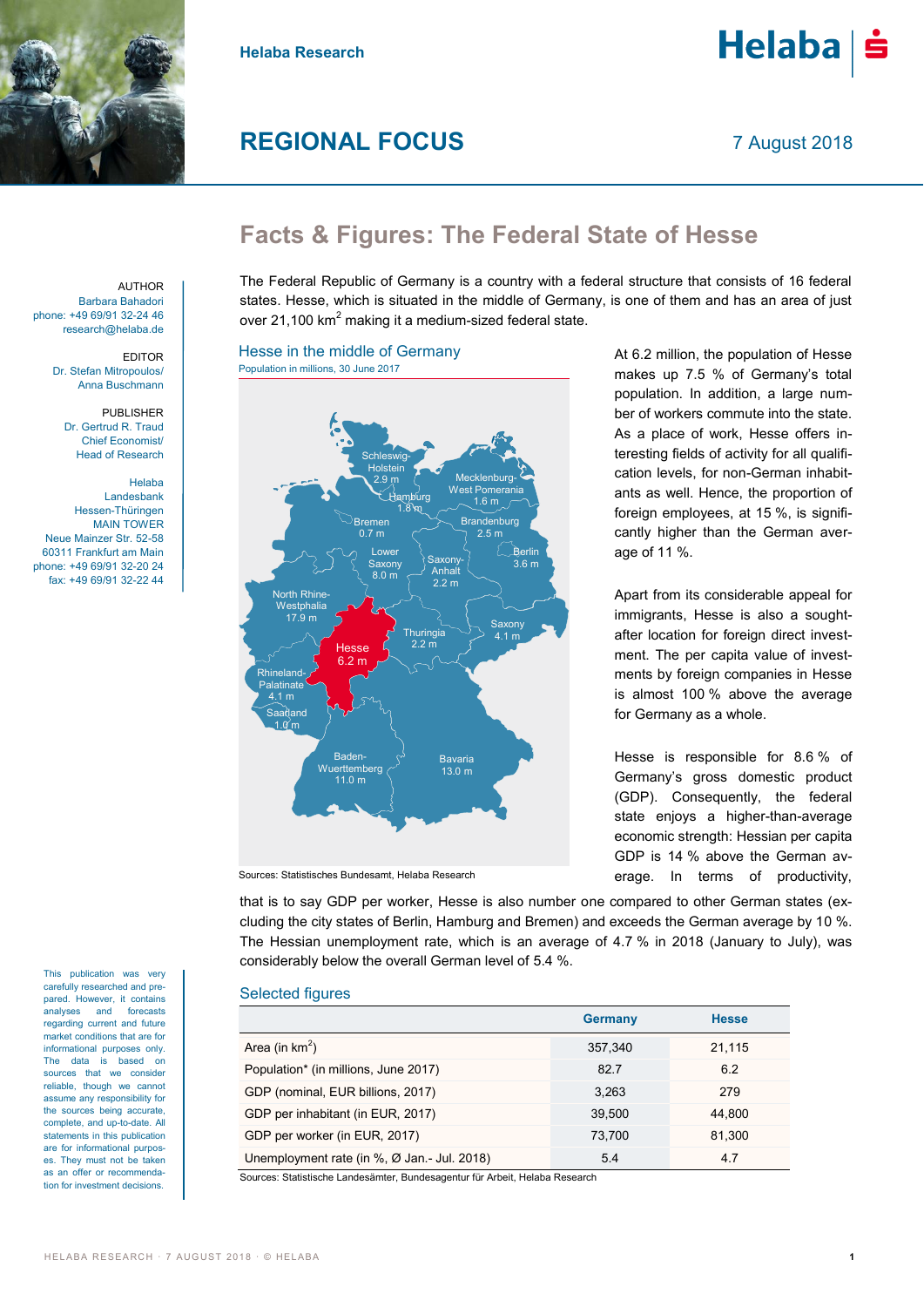Hesse stands up well to international comparison, too. Hesse's GDP, for example, is almost as high as Denmark's. Per capita output in Hesse is 50 % above the average of all EU countries.



# Hesse's GDP almost as high as Denmark's Hesse: the service sector state

Sources: Arbeitskreis VGR der Länder, Eurostat, Helaba Research Sources: Arbeitskreis VGR der Länder, Helaba Research



The most important factor for Hesse's high level of economic strength is, in particular, the sector mix: No other federal state is able to simultaneously boast of a significant financial centre, an international airport and a well-known location for trade fairs. This is also reflected in statistical data: A third of Hessian gross value added is generated in the area of the economy of "financing, insurance, renting, business service providers". The sector of "trade, transport, tourism, telecommunication" contributes a further 23 % to output.

Sector mix in Hesse: Financial centre, airport, trade fair, chemicals & pharmaceuticals The financial centre of Frankfurt is one reason for the extraordinary sector composition in Hesse: 203 domestic and foreign banks have their German head office in Frankfurt, which represents 44 % of all credit institutions in Germany operating on a supra-regional level (i.e. excluding savings banks and co-operative banks). Another reason is Frankfurt Airport, which is a key factor for the location and handles 27 % of the total passenger traffic and 45 % of the total volume of air freight in Germany. It is thus the undisputed leading airport in Germany, the second largest Continental European logistics hub for goods as well as the third-largest for passengers after Paris and Amsterdam. Messe Frankfurt, Frankfurt's trade fair, is yet another asset that strengthens the international focus of the region. In terms of visitors and exhibitors, the trade fair is in the vanguard of Germany´s fairs, whereby international exhibitors particularly appreciate its location.



Manufacturing industry (excluding construction), with a share of 22 % of gross value added, plays a smaller role in Hesse than the overall German share of 26 %. Within the industrial production segment, there are significant focal areas in Hesse: A quarter of industrial revenues are generated by the segment of chemicals & pharmaceuticals. Motor vehicles/other transport equipment and the metals sector account for 17 % and 13 % of Hessian industrial revenues, respectively. Thus, three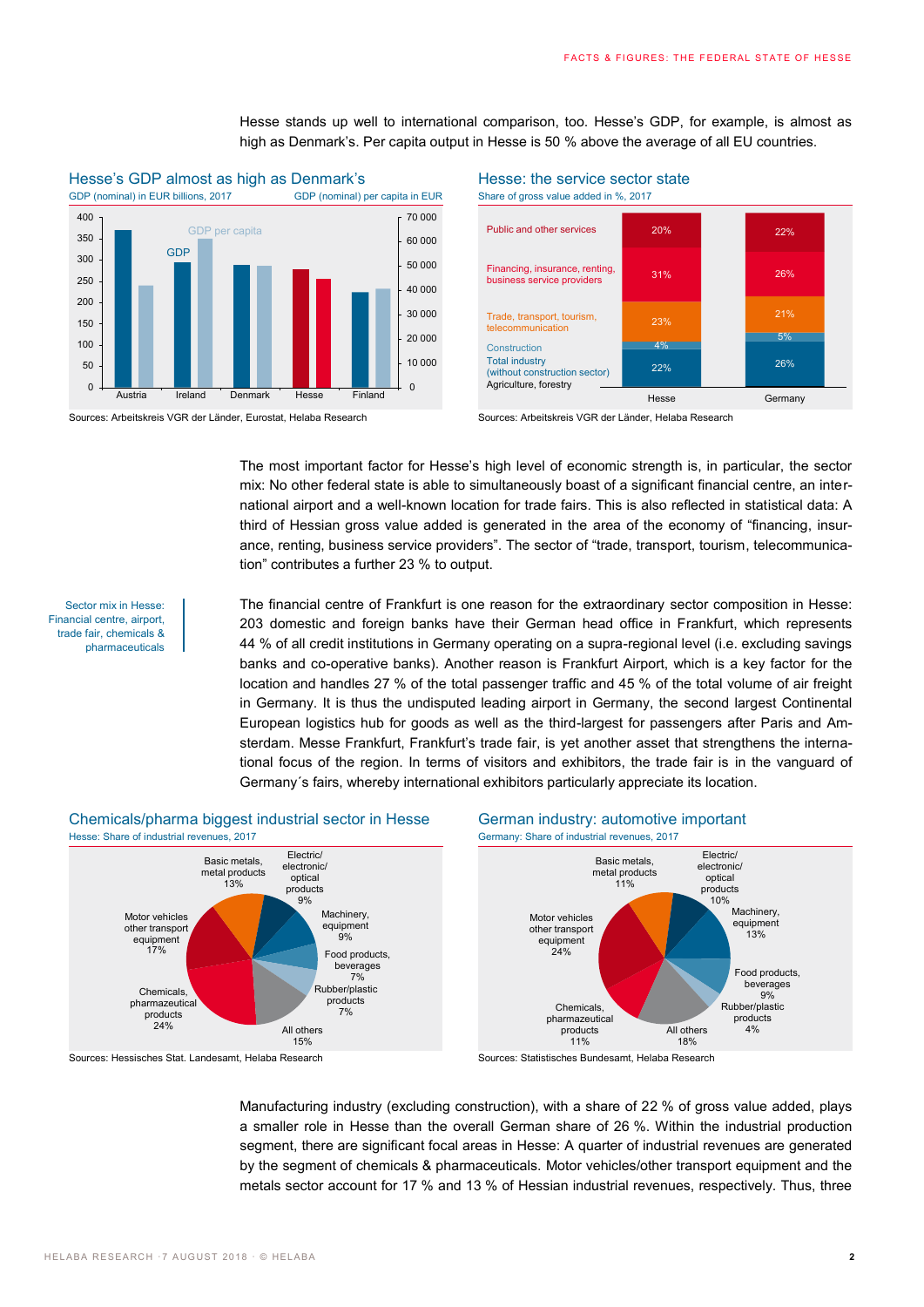sectors are responsible for 54 % of revenues. The structure of German industry as a whole is concentrated in a similar way, albeit with the automotive and mechanical engineering sectors dominating.

The 25 largest companies

The economic structure of the federal state is clearly reflected in Hesse's largest companies. The following ranking<sup>1</sup>, which we compiled ourselves, is based on a company's total workforce in Hesse and is not measured by its German or global significance.

# Ranking of 25 largest companies in Hesse<sup>1</sup>

| Rank           | Company               | Sector                             | Rank | Company                                               | Sector                                          |
|----------------|-----------------------|------------------------------------|------|-------------------------------------------------------|-------------------------------------------------|
| 1              | Deutsche Lufthansa AG | Transportation                     | 15   | Metro Group                                           | Wholesale and retail trade                      |
| $\overline{2}$ | Rewe Group            | Wholesale and retail trade         | 16   | Sanofi Group                                          | Chemicals, pharmazeut.                          |
| 3              | Deutsche Bahn AG      | Transportation                     |      |                                                       | products                                        |
| 4              | Fraport Konzern       | Transportation                     | 17   | <b>WISAG Facility Service Holding</b>                 | Service to buildings                            |
| 5              | Deutsche Post Gruppe  | Transportation                     | 18   | B. Braun Melsungen AG                                 | Pharmazeutical products,<br>medical engineering |
| 6              | Commerzbank AG        | Banking                            | 19   | Procter & Gamble Germany<br>GmbH & Co. Operations oHG | Chemicals                                       |
| $\overline{7}$ | Deutsche Telekom AG   | Telecommunications                 |      |                                                       |                                                 |
| 8              | Continental Konzern   | Automotive supplier                | 20   | Siemens AG                                            | Electric/electronic<br>products                 |
| 9              | Volkswagen AG         | Automotive industry                | 21   | Helaba Konzern                                        | Banking                                         |
| 10             | Adam Opel AG          | Automotive industry                | 22   | Stadtwerke Frankfurt am Main                          | Utility, Transportation                         |
| 11             | Rhön-Klinikum AG      | Hospitals                          | 23   | <b>Bilfinger SE</b>                                   | Construction                                    |
| 12             | DZ Bank Gruppe        | Banking                            | 24   | Fresenius SE & Co. KGaA                               | Pharmazeutical products,<br>hospitals           |
| 13             | Deutsche Bank AG      | Banking                            |      |                                                       |                                                 |
| 14             | Merck KGaA            | Chemicals, pharmazeut.<br>products | 25   | Evonik Industries AG                                  | Chemicals, utility, real<br>estate              |

Sources: Helaba Research, Hessen Agentur

### High export ratios

The export ratios of industrial companies have risen strongly over the last twenty years. With a share of 56 % of foreign turnover as a proportion of total revenues in January to May 2018, Hesse achieved an export ratio that exceeded the German average. The economic crisis of 2008/2009 led to a slump in domestic and foreign demand, so that total export ratios declined slightly. German and, consequently, Hessian companies were able to benefit from the worldwide recovery in 2010 and export ratios rose again. As the domestic economy strengthened, export ratios initially remained largely constant. In 2015, the average export ratio of all German states saw another slight increase, but it fell back somewhat in Hesse due to the weaker development in some industrial branches. However, since 2016 the Hessian export ratio returned to growth above the average.



-

Sources: Statistisches Bundesamt, Helaba Research



Sources: Statistisches Bundesamt, Helaba Research

Main destination for exports: Europe The euro area was the main destination for exports in 2017, accounting for 36 % of goods exported from Hesse, with neighboring countries and Italy being the most important markets. Two-thirds of Hessian exports were destined for Europe as a whole. Asia was the second-biggest destination (with a 16 % share of exports), with China as the primary importer. As the country with the largest

<sup>1</sup> For Hesse, the ranking is based on data of 2012. Experience shows, that there are only minor changes in companies and ranking positions.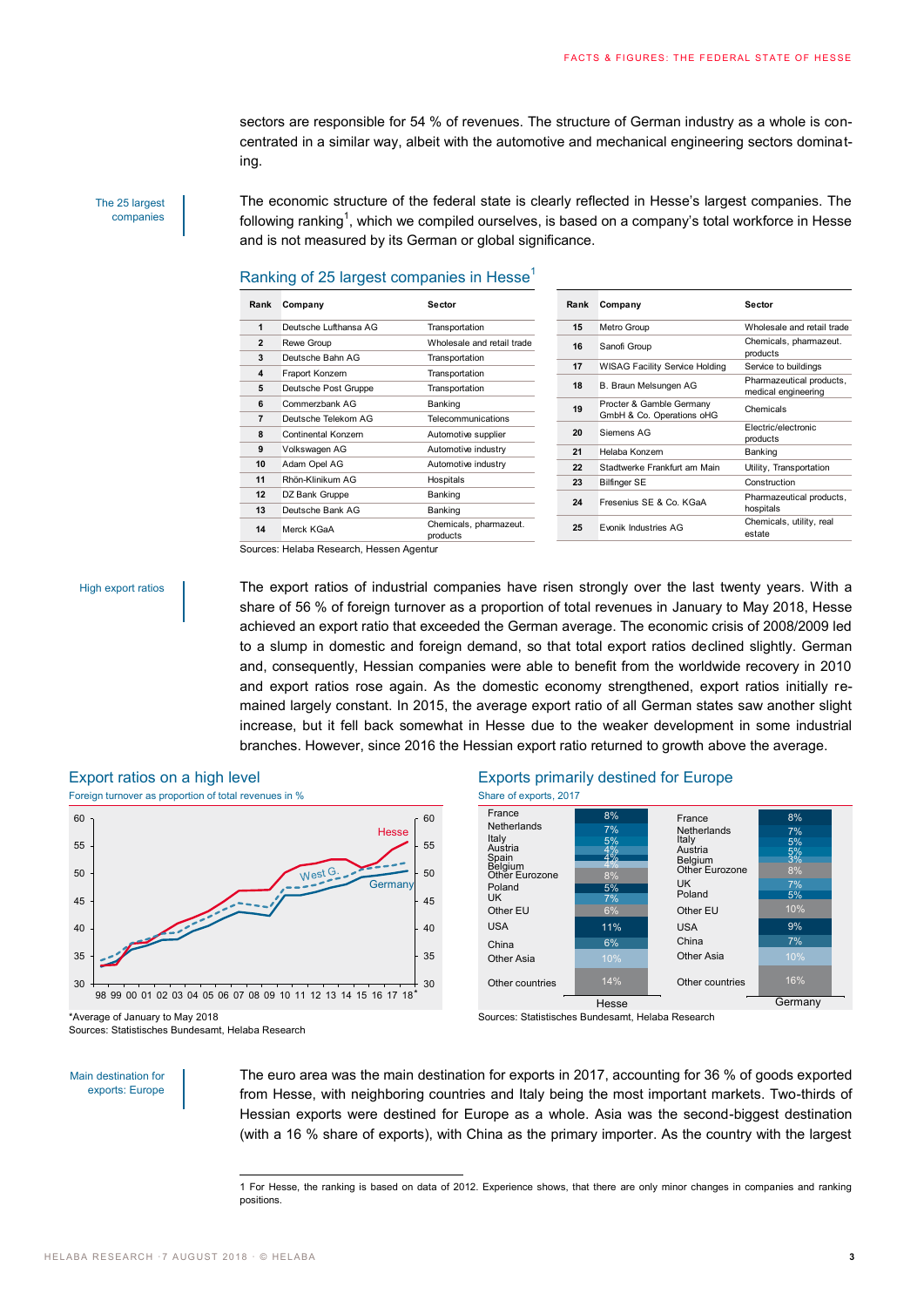single share of Hessian exports, the United States played an important role for companies in Hesse, with the pharmaceutical industry responsible for the majority of goods shipped here. Its share of exports to the US amounted to 37 %. The sectors of electrical engineering/optics/electrical equipment, chemicals, machinery and metals followed far behind (12 %, 11 %, 11 % and 9 %). With a proportion of 4 %, exports of motor vehicles and automotive parts were not one of the main business areas. In this respect, Hesse would only be partially affected by the protectionist trade policy of the United States, even if customs duties on automobiles were raised.

Nevertheless, the US President Donald Trump's impetuous utterances and the ensuing discussions are leading to uncertainty regarding the profitability of old and new production sites around the world. This is likely to put a dampener on demand for capital goods that will place an additional burden on German industry on top of the slowdown in euro area economic growth. This means that it will probably no longer be possible to see a repeat of GDP growth (not calendar adjusted) in Hesse over the last two years of 2.2 % (2017) and 2.3 % (2016). However, it is likely that domestic demand will continue to support economic growth, as Germany is still registering real wage increases of around 2 %. The outlook for GDP growth in 2018 is likely to be more or less limited to the average level forecast for Germany of around 2 %. This is what data for the current year is pointing towards.

## Three years of economic growth **Improvement of labour market continues** Real change in GDP yoy in % Unemployment rates in % of total workforce



\*Forecast Sources: Statistisches Bundesamt, Helaba Research

### Rising employment



\*Average of January to July 2018 Sources: Bundesagentur für Arbeit, Helaba Research

The overall high output level of recent years is continuing to have an effect on the Hessian labour market. Since 2014 the unemployment rate in Hesse is declining and with a rate of 4.6 % in July 2018 it is in the area of full employment (4 % to 5 %). Furthermore, the stability of the labour market is reflected in the employment trend of jobs subject to social insurance contributions, which has been almost constantly positive for the last eight years. In this respect, local employees are not the only ones who are able to find a new job, but companies are also able to fill vacancies, according to their requirements, with migrant jobseekers as well.

The economically strong federal states generate considerably higher tax revenues. In this regard, the per capita financial strength of Hesse is 25 % above the German average in terms of both income and corporation taxes. Since, on the one hand, Germany is a federal country and, on the other, is concerned about ensuring the uniformity of living conditions, value added tax is distributed according to other criteria, so that financially weak federal states are able to catch up. The ensuing fiscal equalisation system between federal states leads to a further harmonisation of per capita income, which is additionally boosted by general supplementary federal grants. As a consequence, per capita financial strength in Hesse is only 2 % above the German average after these redistributive measures.